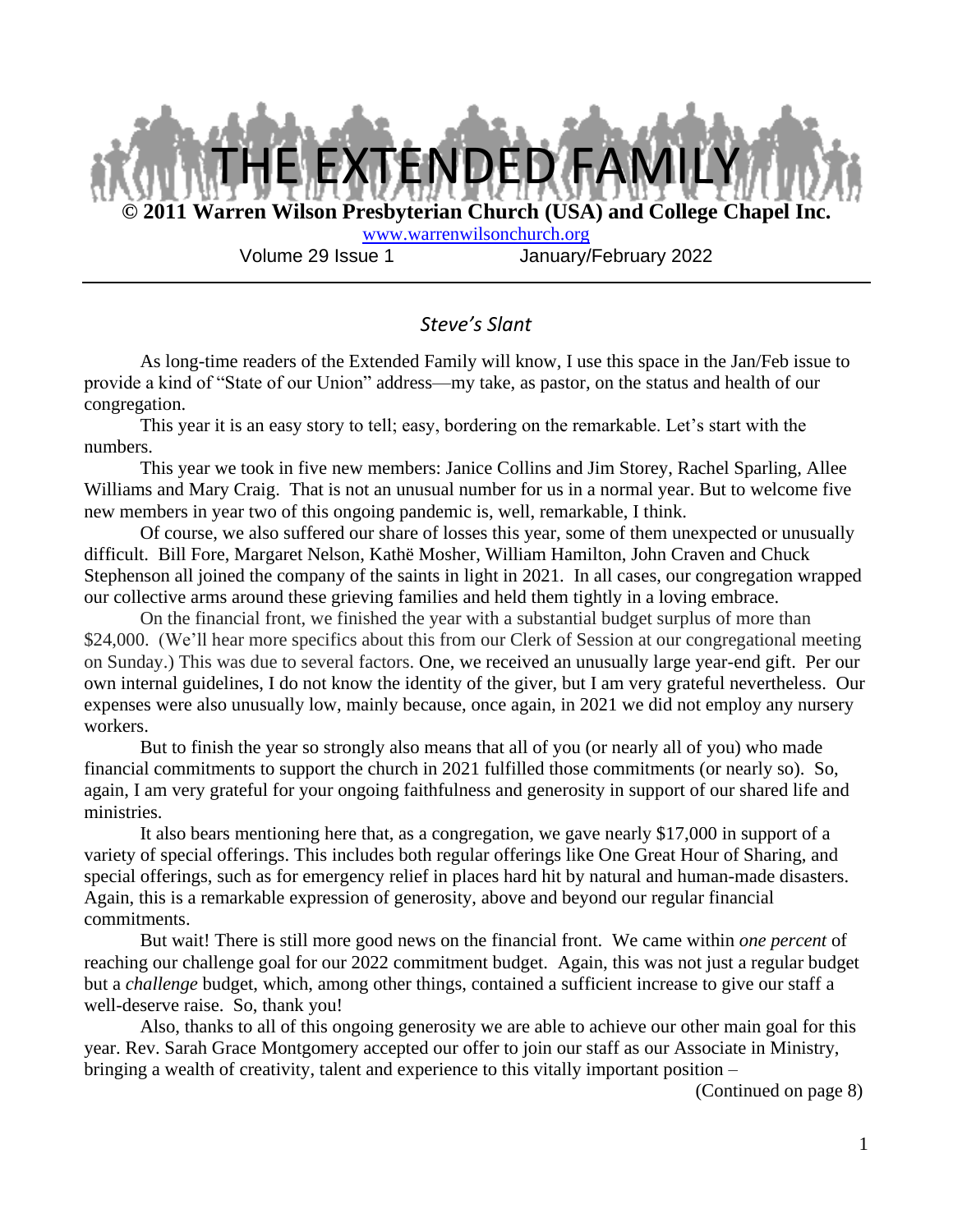**Church contacts:** Church Office 298-9092 Church Administrator; Donna Eagle Joslin 771-2097 e-mail= deagle@Warren-Wilson.edu Minister; Rev. Dr. Steve Runholt 712-7803 e-mail= srunholt@Warren-Wilson.edu Associate in Ministry; Rev. Sarah Grace Montgomery 704-962-8975 e-mail= sarahgmontgo@gmail.com Director of Music, organist; Joel P. Rogers= joelprogers1967@gmail.com Treasurers; Leslie Sayyar, 333-8867 e-mail= treasurerwwpc@outlook.com Brent Roberts, 919-844-6311 email= brentbroberts@icloud.com Bookkeeper; Barbara Escalante e-mail= bookkeeperwwpc@outlook.com

#### Please call 828-298-9092 to speak with us or leave a message for us at the church. Thank you!

\_\_\_\_\_\_\_\_\_\_\_\_\_\_\_\_\_\_\_\_\_\_\_\_\_\_\_\_\_\_\_\_\_\_\_\_\_\_\_\_\_\_\_\_\_\_\_\_\_\_\_\_\_\_\_\_\_\_\_\_\_\_\_\_\_\_\_\_\_\_\_\_\_\_\_\_\_\_\_\_\_\_\_

\_\_\_\_\_\_\_\_\_\_\_\_\_\_\_\_\_\_\_\_\_\_\_\_\_\_\_\_\_\_\_\_\_\_\_\_\_\_\_\_\_\_\_\_\_\_\_\_\_\_\_\_\_\_\_\_\_\_\_\_\_\_\_\_\_\_\_\_\_\_\_\_\_\_\_\_\_\_\_\_\_\_\_\_

#### **JANUARY/FEBRUARY Birthdays!**

Feb. 9 Jack Ballard Feb. 12 Karen Cruser Feb. 16 Brownie Newman

| Jan. 5<br>Jan. 12<br>Jan. 15<br>Jan. 24<br>Feb. 1<br>Feb. 11<br>Feb. 13<br>Feb. 19 | <b>Sarah Anne Eller</b><br>Jamie Dale<br>Robyn Castellani<br><b>Corise Gambrell</b><br>Diana Sanderson<br>Clotilde Guisasola<br>Georgena Millar<br><b>Edythe Wiener</b> |
|------------------------------------------------------------------------------------|-------------------------------------------------------------------------------------------------------------------------------------------------------------------------|
| Feb. 24                                                                            | <b>Burnace Roberts</b>                                                                                                                                                  |
|                                                                                    |                                                                                                                                                                         |

Feb. 22 Milt Butterworth \_\_\_\_\_\_\_\_\_\_\_\_\_\_\_\_\_\_\_\_\_\_\_\_\_\_\_\_\_\_\_\_\_\_\_\_\_\_\_\_\_\_\_\_\_\_\_\_\_\_\_\_\_\_\_\_\_\_\_\_\_\_\_\_\_\_\_\_\_\_\_\_\_\_\_ The Warren Wilson Book Group will meet using Zoom at noon on February 10. We will eat lunch from 12-12:30 then discuss The Thursday Murder Club from 12:30- 1:30, with Carolyn leading the discussion. Contact Judi Repman at jrepman@georgiasouthern.edu for the Zoom link. New members are always welcome!!

Welcome our new Associate in ministry, Sarah Grace Montgomery!

The search team tasked with filling this position -- Kristin Williams (chair), Sandy Brauer and Susan Daughtery from our Session, and the wise and wonderful Pat Levi -- were very enthusiastic about Sarah Grace's candidacy, and after meeting with her myself, I understand why: she is smart, warm, funny, and personable. In terms of her background and her general theological orientation,

she is an ideal fit for our congregation and for this position. Most recently, Sarah Grace served as the Associate Pastor at Brevard-Davidson River Presbyterian Church. She has extensive experience working with children and families, and currently serves as the Chair of our Presbytery's Youth Committee.





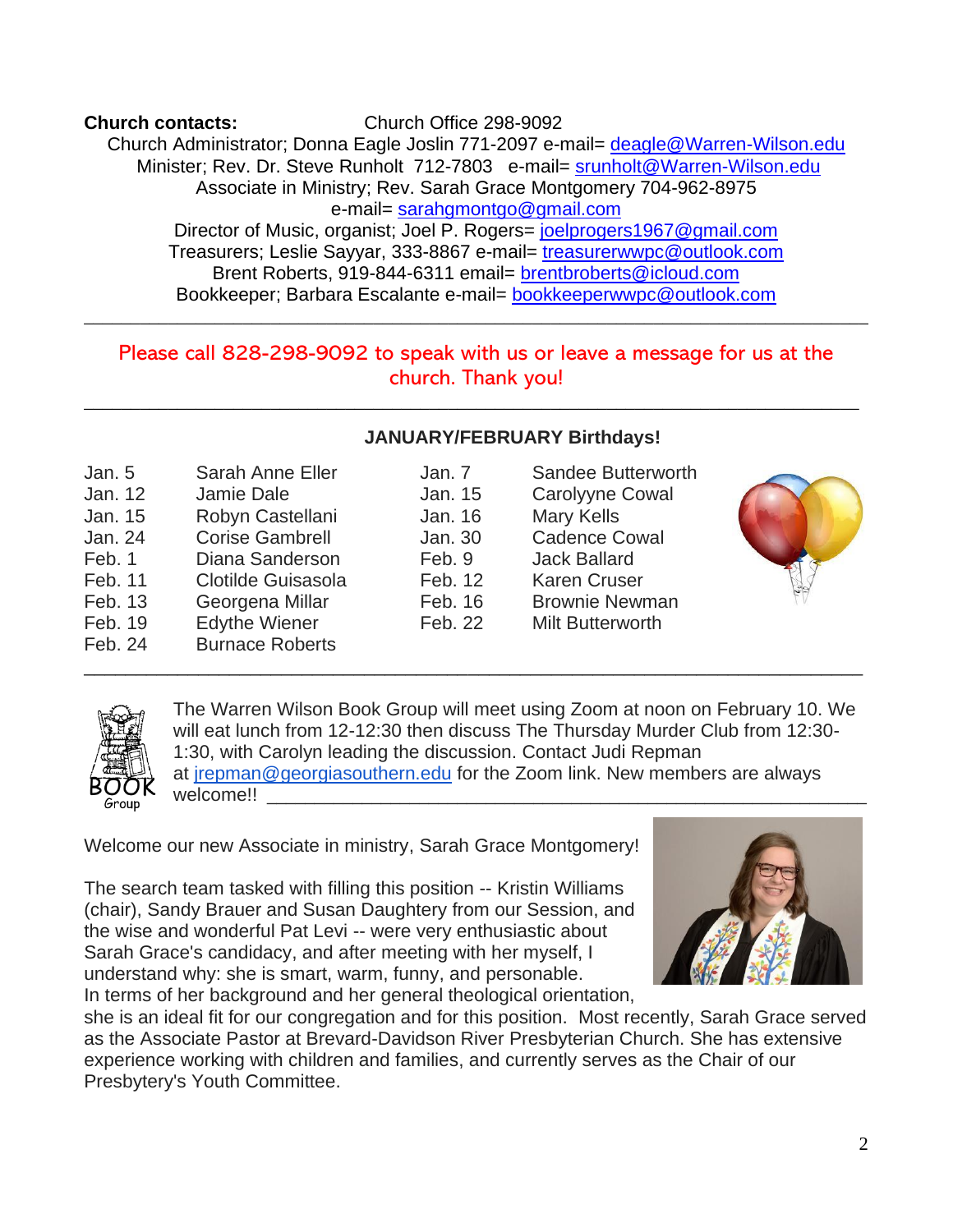

**OUR HEALING PRAYERS GO OUT TO:** Shane Reece, Nancy Garrison's son; Carolyn Cole; Gina Marvin; Salyna Morgan; Blake Joslin; Erika Lytle; Jackie Ligon Cole; Rick Garrison; Doug Bradley; Fran Roberts' sister-in-law, Linda Briggs; Flo Bishop; Jon Hettrick and his family; Jon's mother, Marjorie Hettrick; Mark Laabs, friend of the Griswolds; Kim Reece, daughter of Nancy and Rick Garrison, and Pat Crumpler.

**WE PRAY FOR THE FOLLOWING HEALTH CARE WORKERS, AND PEOPLE WORKING AT MEDICAL FACILITIES:** Carolyn Cole; Richard Riddle; Laura Bethany Riddle; Kristin Williams; Lisa Mallory; Stacy Balzano, Toby & Sally's niece, and all those working to provide medical care to others in this time when both need and risk are great.

**OUR PRAYERS FOR ESSENTIAL WORKERS GO OUT TO:** Carla Presnell-Smith, and all those helping to keep essential services open for all of us.

\_\_\_\_\_\_\_\_\_\_\_\_\_\_\_\_\_\_\_\_\_\_\_\_\_\_\_\_\_\_\_\_\_\_\_\_\_\_\_\_\_\_\_\_\_\_\_\_\_\_\_\_\_\_\_\_\_\_\_\_\_\_\_\_\_\_\_

"Never forget the three powerful resources you always have available to you: Love, Prayer, and forgiveness."

H. Jackson Brown Jr.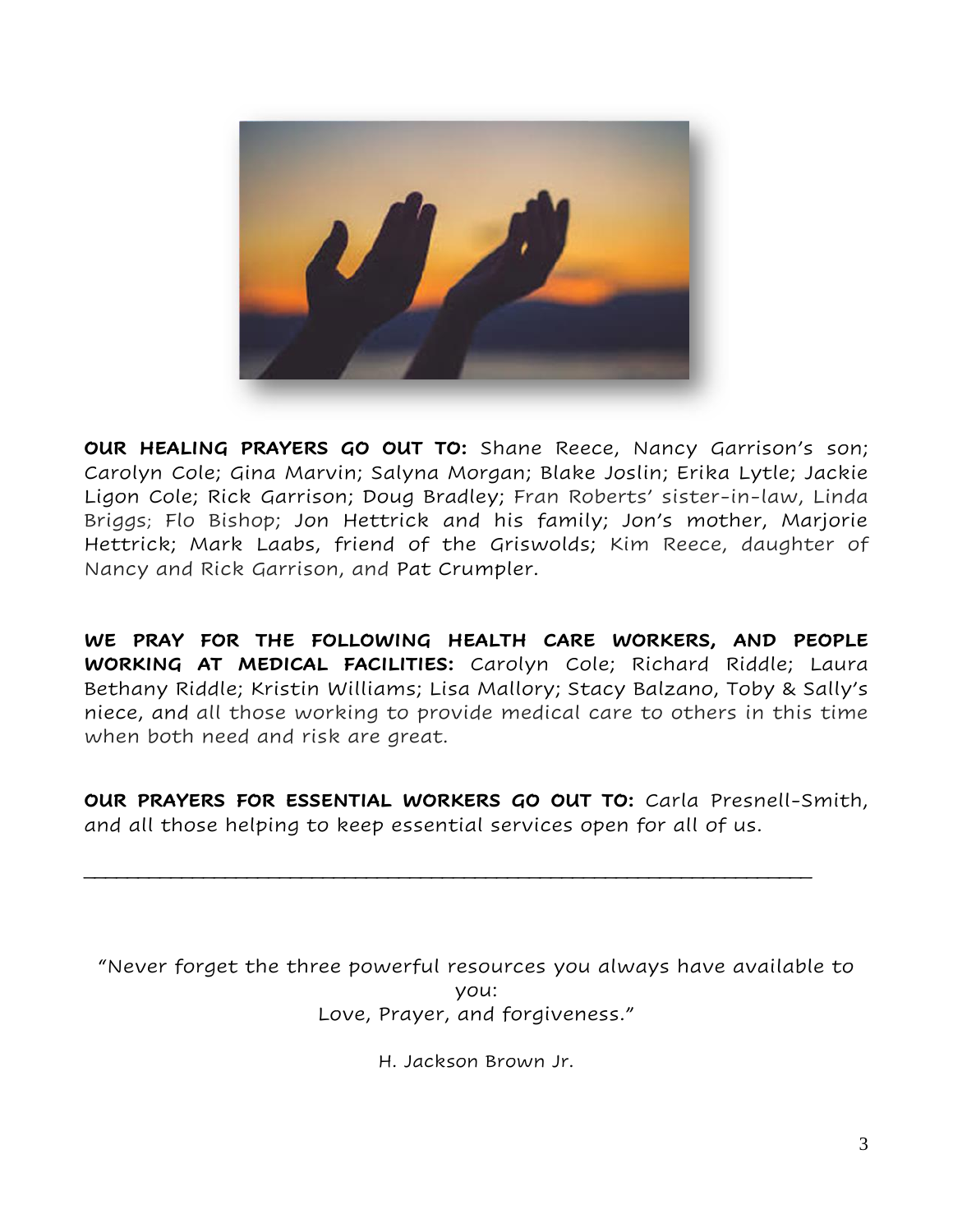

Next Sunday an estimated 111 million people will watch the Super Bowl football game. While the "cheap seats" at the football game sell for \$7,000.00 each, an estimated 48 million Americans will be facing the challenge of hunger.

Please join in doing our part to address this issue in our community. All Souper Bowl of Caring food and monetary donations will remain locally. Our youth have recommended to Session that this year's collections be given to MANNA Food Bank.

Next Sunday, February 13th, from 1:00-2:00 PM our youth will be collecting both monetary and food donations for this event in front of the Chapel. They will be masked and wearing the traditional chef's hats. You simply have to drive around the circle in front of the Chapel, remain in your vehicle, and the youth will pick up your donations. Please support our youth in this effort to aid those in our community facing the challenge of food insecurity. (Submitted by John Laney and Sarah Grace Montgomery)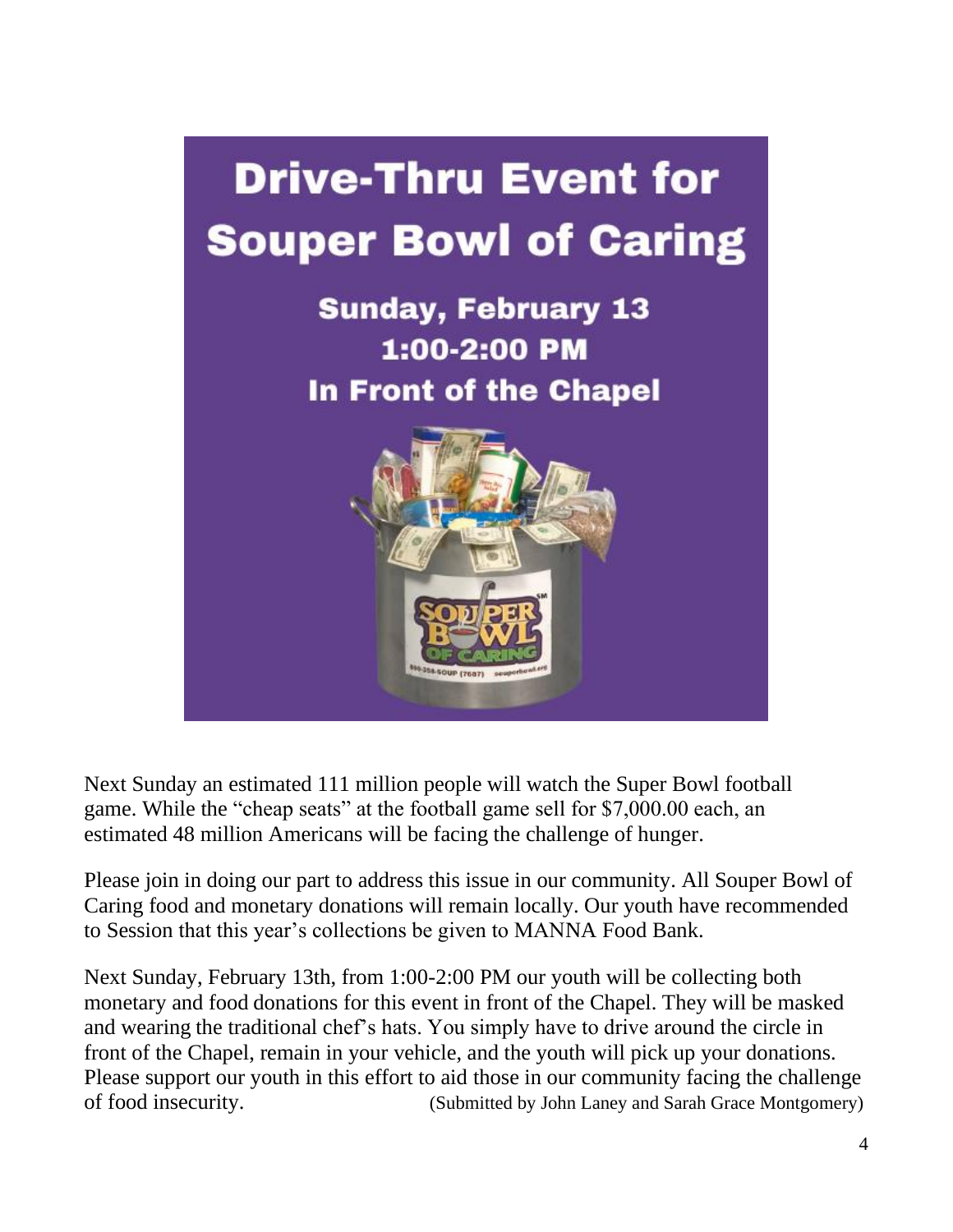Swannanoa Valley Christian Ministry needs Winter children's clothing. Drop off Monday - Friday from 9:00 - 3:00. Need: Baby wipes, blankets new or gently used, winter coats, sheets and towels and washcloths, laundry detergent, cat and dog food. Thank you for anything you can give to our neighbors in need!

\_\_\_\_\_\_\_\_\_\_\_\_\_\_\_\_\_\_\_\_\_\_\_\_\_\_\_\_\_\_\_\_\_\_\_\_\_\_\_\_\_\_\_\_\_\_\_\_\_\_\_\_





### Black History Month, 2022 Focuses on "Health and Wellness"

"For too long, African American communities have endured the burden of health disparities, as evidenced by the current pandemic," said FEMA Administrator Deanne Criswell. "This year's National Black History Month highlights

the importance of black health and wellness and is a reminder that we can only be a more prepared and resilient nation when all communities are healthy and strong."

This year's "Black Health and Wellness" theme is especially timely as our nation continues to struggle with the impacts of the COVID-19 pandemic. This month serves as an opportunity to reflect on not only physical, but also mental and emotional health, how many communities have remained resilient in the face of healthcare inequities, and how cultural and ancestral traditions have informed our understanding of wellness.

"The 2022 Black History Month theme of Black Health and Wellness pays tribute to the many contributions of African American health care professionals serving our communities," said FEMA Deputy Administrator Erik Hooks. "This timely focus highlights the disproportionate effect of COVID-19 on African Americans, and other wellness and mental health issues which continue challenging our nation. As we celebrate the achievements of African Americans this February, I encourage us to take action to protect our families and loved ones now and in the future."

Image from the Office of Diversity and Community Engagement at Arkansas State University

May we hold in prayer our siblings in God's family that have been impacted by violence and threats of violence at and around HBCU (Historically Black Colleges and Universities). May we respond in love and support as those communities respond to the bomb threats that have been received.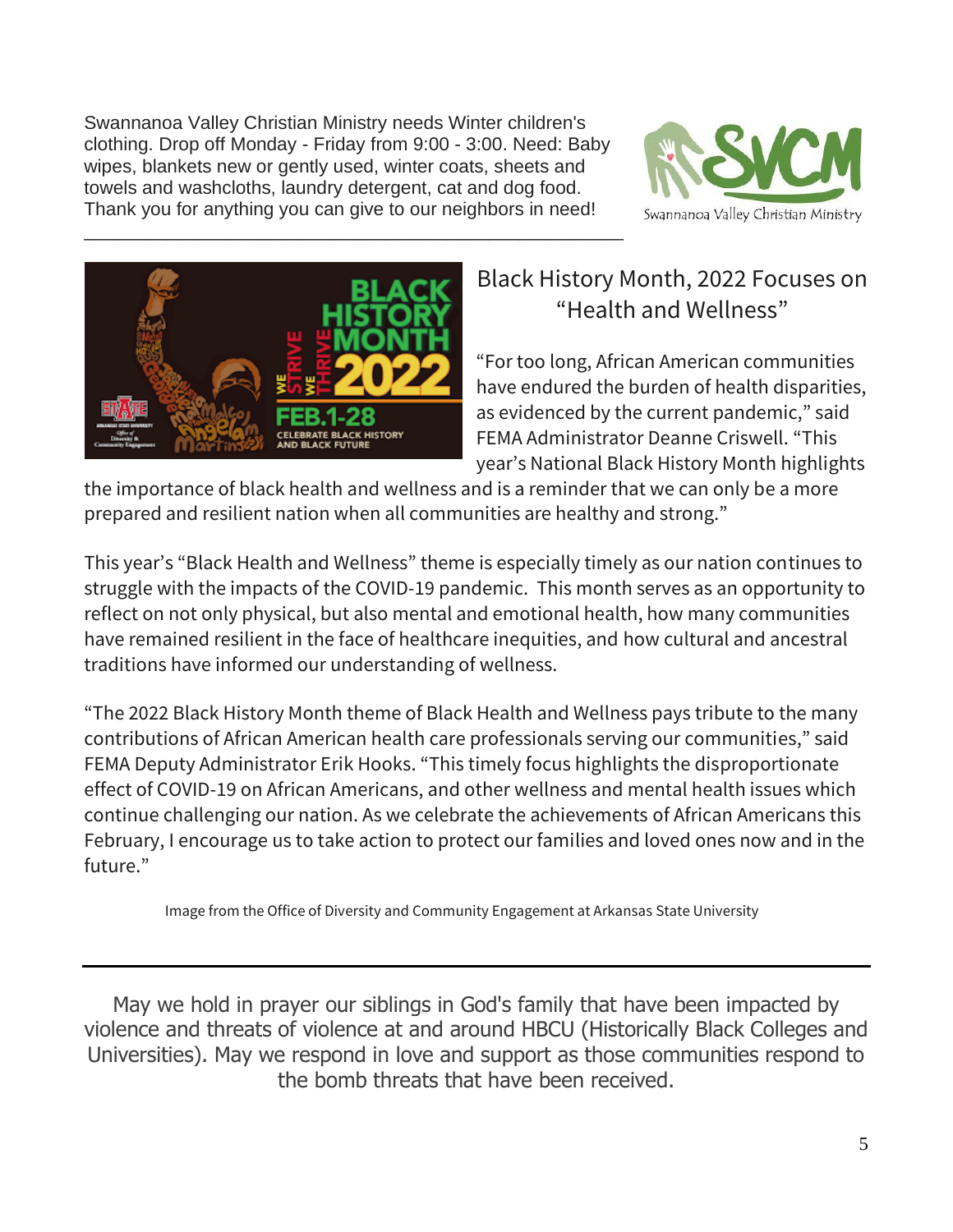#### **Outdoor beautification Team**

Are you interested in having some outdoor fellowship? Working with plants? Maintaining the outdoor spaces around the church buildings with church friends?

We are looking for **Worker Bee's** to join our Outdoor Beautification Team! If there is enough interest, we will meet once a month for 2 hours of work with time following for refreshment on the fellowship Patio. Contact Bob Gambrell, gambrell4@charter.net, or

Donna Eagle Joslin, deagle@warren-wilson.edu.

If you have interest in helping with any indoor projects, please contact Bob.

#### **CLERK'S REPORT**

\_\_\_\_\_\_\_\_\_\_\_\_\_\_\_\_\_\_\_\_\_\_\_\_\_\_\_\_\_\_\_\_\_\_\_\_\_\_\_\_\_\_\_\_\_\_\_\_\_\_\_\_\_\_\_\_\_\_\_\_\_\_\_\_\_\_\_\_\_\_\_\_\_\_\_\_\_\_

At its stated meeting on November 16, 2021, the Session

1. Approved the recommendation of the of in-person gatherings team for the resumption of coffee hour, cookies and carols and Wassail.

2. Accepted with regret the resignation of Nancy Garrison from active service on the Session.

3. Expressed its gratitude for the gracious offer of Beverly Thompson to assist in our ministry and encouraged the pastor to explore with her ways she can contribute to our work and worship in the future.

4. Approved the recommendation of the Community Engagement Ministry Team that it be authorized to explore the possibility of assisting another organization sponsoring an Afghan refugee or refugees and to invite members to express interest in supporting the effort.

5. Called a congregational meeting on December 5, 2021 to receive the report of the Congregational Nominating Committee.

At its stated meeting on December 14, 2021, the Session

1. Adopted the 2022 Proposed Budget recommended by the Administration Ministry Team.

2. Approved the recommendation of the search team for the Associate in Ministry that the Session extend an offer to Sarah Grace Montgomery.

3. Set January 30 as the date for the annual meeting of the congregation.

4. Expressed its gratitude to the college cleaning crew for their work in making worship in the chapel possible following the recent vandalism incident.

5. Authorized inviting members to give to support relief from the tornadoes in Kentucky with any moneys received to be distributed to the Presbyterian Disaster Agency.

6. Approved two recommendations of the Worship and Music Committee: two recommendations from the team: that the costs of the material for the Advent banners and any shortfall in reimbursement for poinsettias should be paid from available earnings in the Worship and Music Endowment.

7. Approved the following recommendations of the Administration Ministry Team:



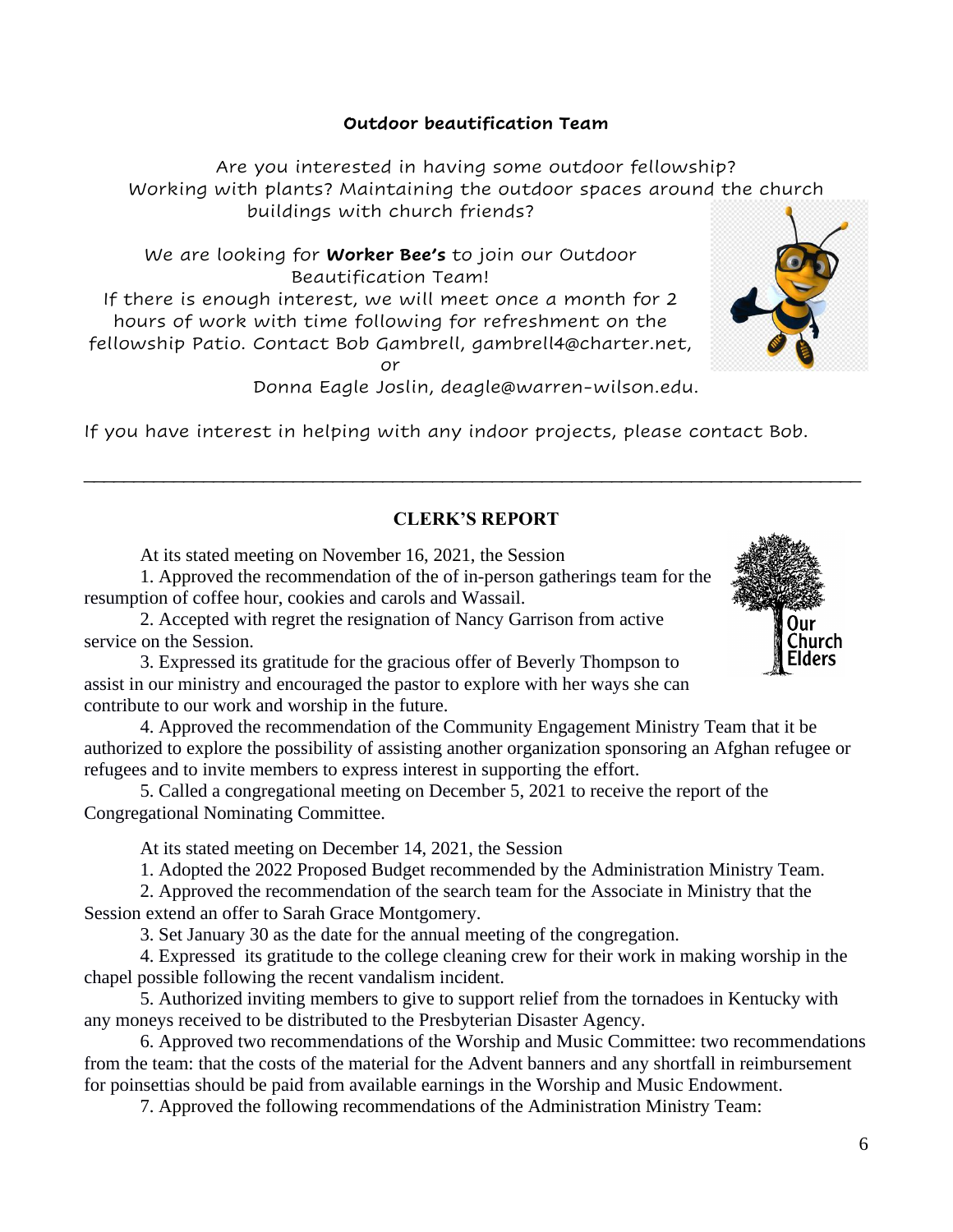That the second invoice for repairs to the sound system in the amount of \$556.40 should be paid from available earnings in the general endowment.

That the \$1500 Bell Choir Supplement for the Music Director should be paid from the Steven Williams Designated Fund.

That the members of the staff receive raises of 3% and that the bookkeeper's hourly rate be raised to \$23.

That the purchase of a new payroll accounting service be approved with costs for 2021 to be charged to the data management software line item.

That payment for the recent repairs to the organ be paid from the earnings of the Williams Endowment.

At its stated meeting on January 18, 2022

1. Accepted the financial reports for December 2021 with thanks to Leslie Sayyar, Brent Roberts, John Laney, and Barbara Escalante for their prompt preparation of accurate reports.

2. Welcomed Sarah Grace Montgomery as the congregation's new Associate in Ministry.

3. Approved the final 2022 Budget as recommended by the Administration Ministry Team.

4. Elected Bob Gambrell as clerk of the Session for 2022.

5. Postponed he congregational meeting scheduled for January 30 because of the suspension of in-person worship and authorized the moderator and clerk to establish a new date for the meeting, either in-person or via Zoom.

6. Approved following special offerings be approved for 2022: 5 Cents a Meal, Souper Bowl, One Great Hour of Sharing, Pentecost, Habitat for Humanity, Peacemaking and Global Witness, and Christmas Joy.

7. Elected Ken Murchison commissioner to the January meeting of the Presbytery of Western North Carolina.

8. Approved the proposed budget of the Community Engagement Ministry Team.

9. Authorized the Community Engagement Ministry Team to establish an action team to assist with the relocation of Afghan evacuees and refugees from Afghanistan and other countries.

10. Authorized that the Worship and Music Team to spend up to \$300 from the available earnings of the Worship and Music Endowment for material for paraments for lent and Easter.

Ken Murchison, Clerk

"Love recognizes no barriers. It jumps hurdles, leaps fences, penetrates walls to arrive at its destination full of hope."

\_\_\_\_\_\_\_\_\_\_\_\_\_\_\_\_\_\_\_\_\_\_\_\_\_\_\_\_\_\_\_\_\_\_\_\_\_\_\_\_\_\_\_\_\_\_\_\_\_\_\_\_\_\_\_\_\_\_\_\_\_\_\_\_\_\_\_\_\_\_\_\_\_\_\_\_\_\_\_\_\_\_\_\_

Maya Angelou

"Let gratitude be the pillow upon which you kneel to say your nightly prayer. And let faith be the bridge you build to overcome evil and welcome good."

Maya Angelou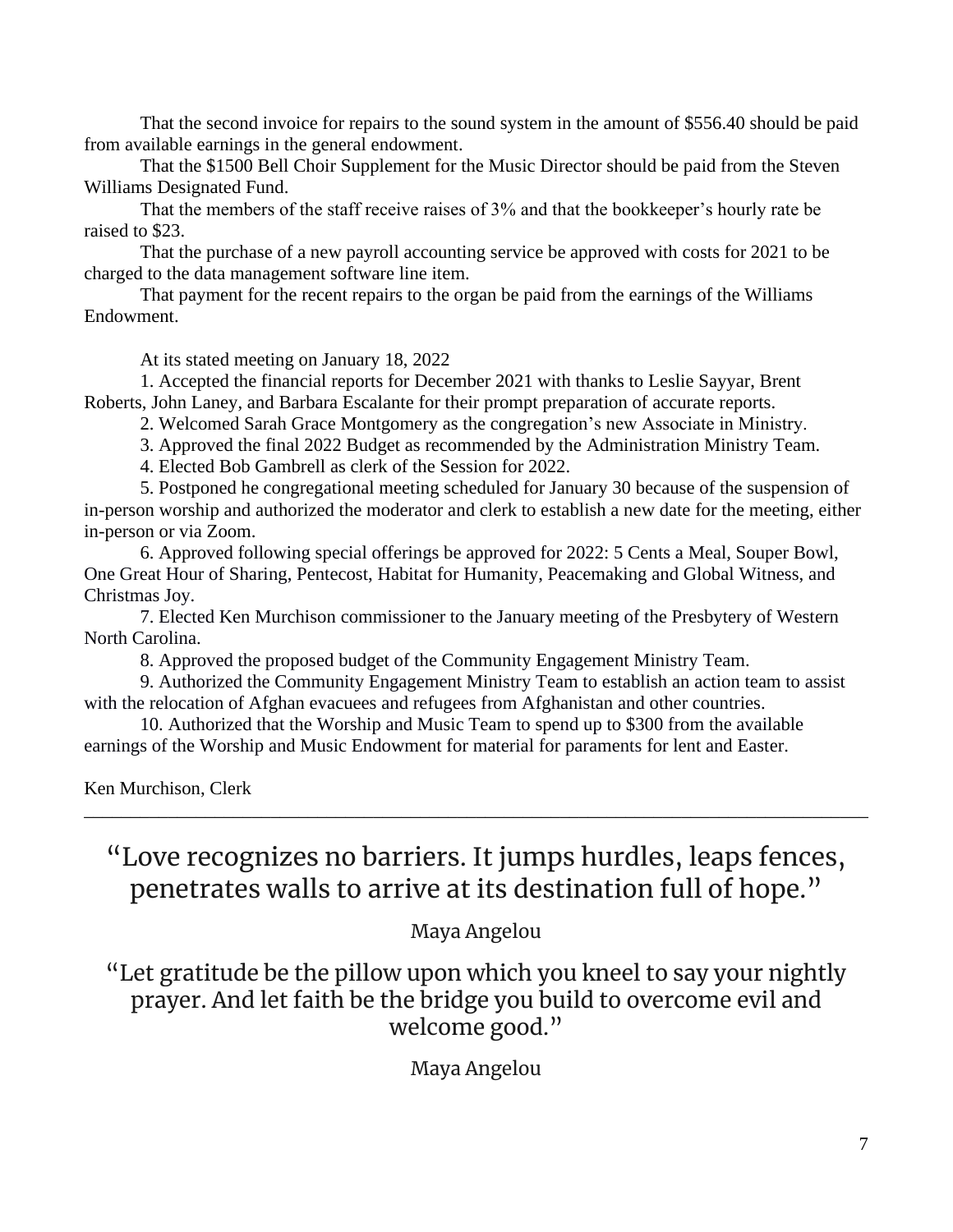#### *Steve's Slant continued…*

-vital because it is focused on sustaining and even building on the growth we have seen over the last several years in the number of young families with children who have found a home in our congregation.

Finally, in late breaking news from this current year, and as most of you know, we entered a formal agreement with Lutheran Services Carolinas to become a "Circle of Welcome" for a refugee family from Afghanistan.

This Sunday at 3:00 p.m. via Zoom we will introduce Farkhunda and Elham, a sister and brother team, to the congregation as a whole. They're bright, delightful young people and I can't wait for you to meet them.

Warren Wilson Presbyterian Church has welcomed refugee families in the past, so this is not new to us. We certainly don't know what lies ahead in this ongoing relationship, except to say that entering it feels like the start of a compelling new chapter in or church's ongoing story.

I believe this commitment will not only help these vulnerable young people get established and settled into their new lives here in the United States, I believe it will also stretch us, as God's calls always do. Indeed, that's how you know a particular calling is from God: when it stretches you and makes more of you.

So, just to review: we finished 2021 in a strong position financially, I think the strongest in quite some time. Our church is now fully staffed with creative, experienced people in all the positions we offer. And we are entering a new venture in shared ministry that promises to enliven and unite our congregation in a common purpose.

For all of those reasons, I believe it is fair to say that when this pandemic finally does come to an end, we very well may leave it in a stronger position than when it started.

Perhaps, like me, this strikes you as not just remarkable but, with great thanks to God, and with heartfelt thanks to all of you, genuinely miraculous.

#### **Logos for PWNC**

The Presbytery of Western North Carolina is planning to adopt a new logo. The two designs under consideration are below. If you would like to express a preference, email Byron Wade (bwade@presbyterywnc.org) or Tonya Williams (twilliams@presbyterywnc.org) and say whether you prefer Logo 1 (navy/teal) or Logo 2 (burgundy/black/gray).



**PRESBYTERY OF WESTERN NC** Strengthening, Equipping, Engaging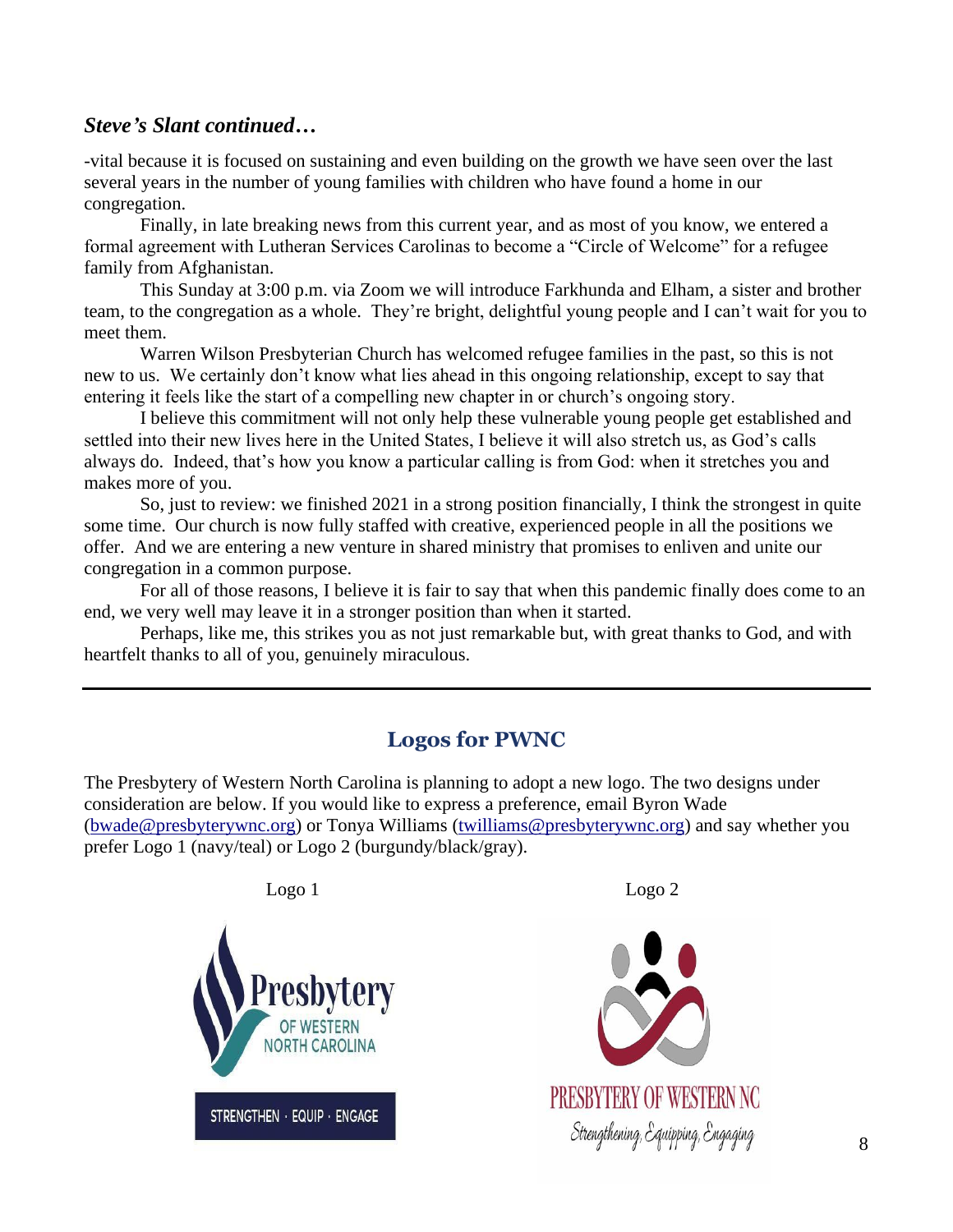## Volunteers Needed!

Donated winter clothing that's already located in downtown Asheville needs to be sorted. Refugees and those assisting them will each then be offered an opportunity to choose a few immediately needed items during the week of 2/7/2022. We need your sorting and organizational skills to get ready!



When: Saturday February 5, 2022

Time: 9am-12 noon, 1 pm-4 pm. REGISTRATION REQUIRED-see below

Where: St. Mark's Lutheran church

Address: 135 Merrimon, Asheville. Park in the lot near Chestnut Street.

Enter: From the parking lot, locate the double green doors closest to the Chestnut Street end of the church building. A volunteer will be there to admit you. Please be prompt.

#### REGISTRATION REQUIRED:

A maximum of 10-12 volunteers needed for each shift (9 am-12 noon and 1 pm-4 pm). The work won't be difficult but cannot be done from a seated position-standing and walking required.

Please reserve your volunteer shift spot by emailing Carol Freeman at:

#### caroltaylorfreeman@gmail.com

**CONGREGATIONAL MEETING VIA ZOOM** We will hold a congregational meeting, via Zoom, at noon, on Sunday, February 6th, for the purpose of approving Steve's terms of call. We will also receive recommendations from our current nominating committee for next year's committee, along with a recommendation for a youth elder. And we will hear brief reports from our clerk of session and our pastor about the state of our church. Again, that will be next Sunday at noon, via Zoom. That link will be sent out via email.